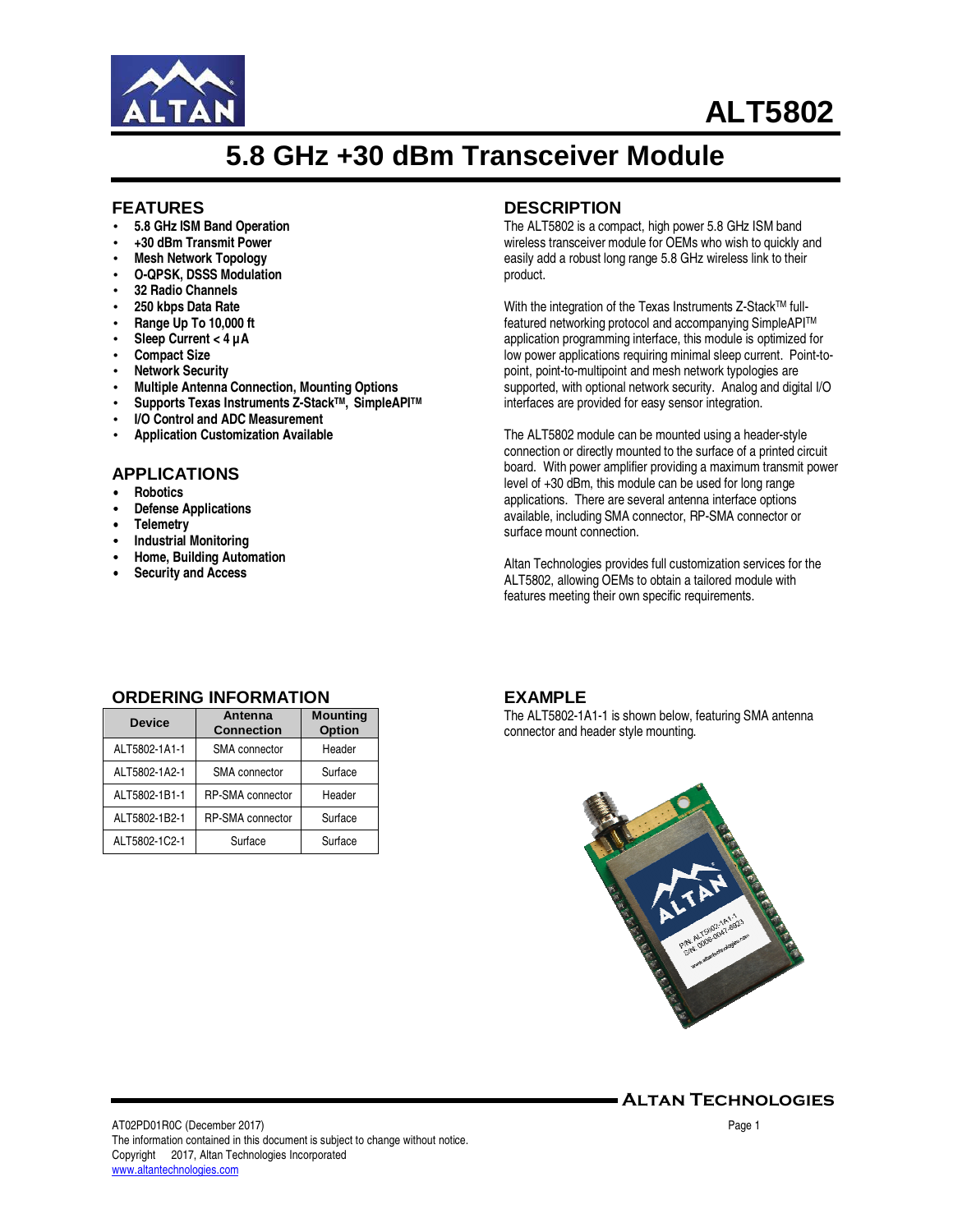

## **ABSOLUTE MAXIMUM RATINGS**

| <b>Parameter</b>                     | <b>Min</b> | <b>Max</b>            | <b>Unit</b>     | <b>Condition</b>                                |
|--------------------------------------|------------|-----------------------|-----------------|-------------------------------------------------|
| Supply voltage, VDD                  |            | 3.6                   |                 | All VDD supply pins must have the same voltage. |
| RF supply voltage, VTX               |            | 6.0                   |                 | All VTX supply pins must have the same voltage. |
| Voltage on any input pin, except VTX | $-0.3$     | $VDD+0.3.$<br>Max 3.6 |                 |                                                 |
| Input RF level                       |            | $+1$                  | dB <sub>m</sub> |                                                 |
| Storage temperature range            | $-50$      | 150                   | $^{\circ}$ C    |                                                 |
| Soldering temperature                |            | 260                   | °C              |                                                 |

## **OPERATING CONDITIONS**

| <b>Parameter</b>                           | <b>Min</b>  | <b>Max</b>  | Unit | <b>Condition</b> |
|--------------------------------------------|-------------|-------------|------|------------------|
| Operating ambient temperature range        | $-101$      | 60          | °C   |                  |
| Operating supply voltage, VDD              | 3.0         | 3.6         |      |                  |
| Operating RF supply voltage, VTX           | 5.0         | 5.5         |      |                  |
| Logic input low voltage, VL                |             | $0.3^*$ VDD |      |                  |
| Logic input high voltage, V <sub>IH</sub>  | $0.7^*$ VDD |             |      |                  |
| Logic output low voltage, VoL              |             | 0.25        |      |                  |
| Logic output high voltage, V <sub>OH</sub> | VDD-0.25    |             |      |                  |

## **ELECTRICAL SPECIFICATIONS** (TA = 25°C and VDD = 3.3 V, unless otherwise specified)

| <b>Parameter</b>                | Min | <b>Typ</b> | <b>Max</b> | <b>Unit</b> | <b>Condition</b>                                                                                                                                                    |
|---------------------------------|-----|------------|------------|-------------|---------------------------------------------------------------------------------------------------------------------------------------------------------------------|
| <b>Current Consumption, VDD</b> |     |            |            |             |                                                                                                                                                                     |
| <b>Transmit Operation</b>       |     | 130        | 160        | mA          |                                                                                                                                                                     |
| Receive Operation               |     | 95         |            | mA          |                                                                                                                                                                     |
| <b>Idle Mode</b>                |     | 4.3        |            | mA          | Transmitter and receiver disabled. Host<br>communications interface operational.                                                                                    |
| Sleep Mode                      |     | 3.0        |            | μA          | Transmitter and receiver disabled. Microcontroller sleep<br>enabled. Low power clock operational. Contents of<br>microcontroller RAM retained. Sleep timer enabled. |
| <b>Current Consumption, VTX</b> |     |            |            |             |                                                                                                                                                                     |
| <b>Transmit Operation</b>       |     | 1400       | 1700       | mA          |                                                                                                                                                                     |
| Receive Operation               |     | 1.0        |            | μA          |                                                                                                                                                                     |
| <b>Idle Mode</b>                |     | 1.0        |            | μA          | Transmitter and receiver disabled. Host<br>communications interface operational.                                                                                    |
| Sleep Mode                      |     | 1.0        |            | μA          | Transmitter and receiver disabled. Microcontroller sleep<br>enabled. Low power clock operational. Contents of<br>microcontroller RAM retained. Sleep timer enabled. |

 1 Contact Altan Technologies for extended temperature range qualified units, -40 °C to +85 °C.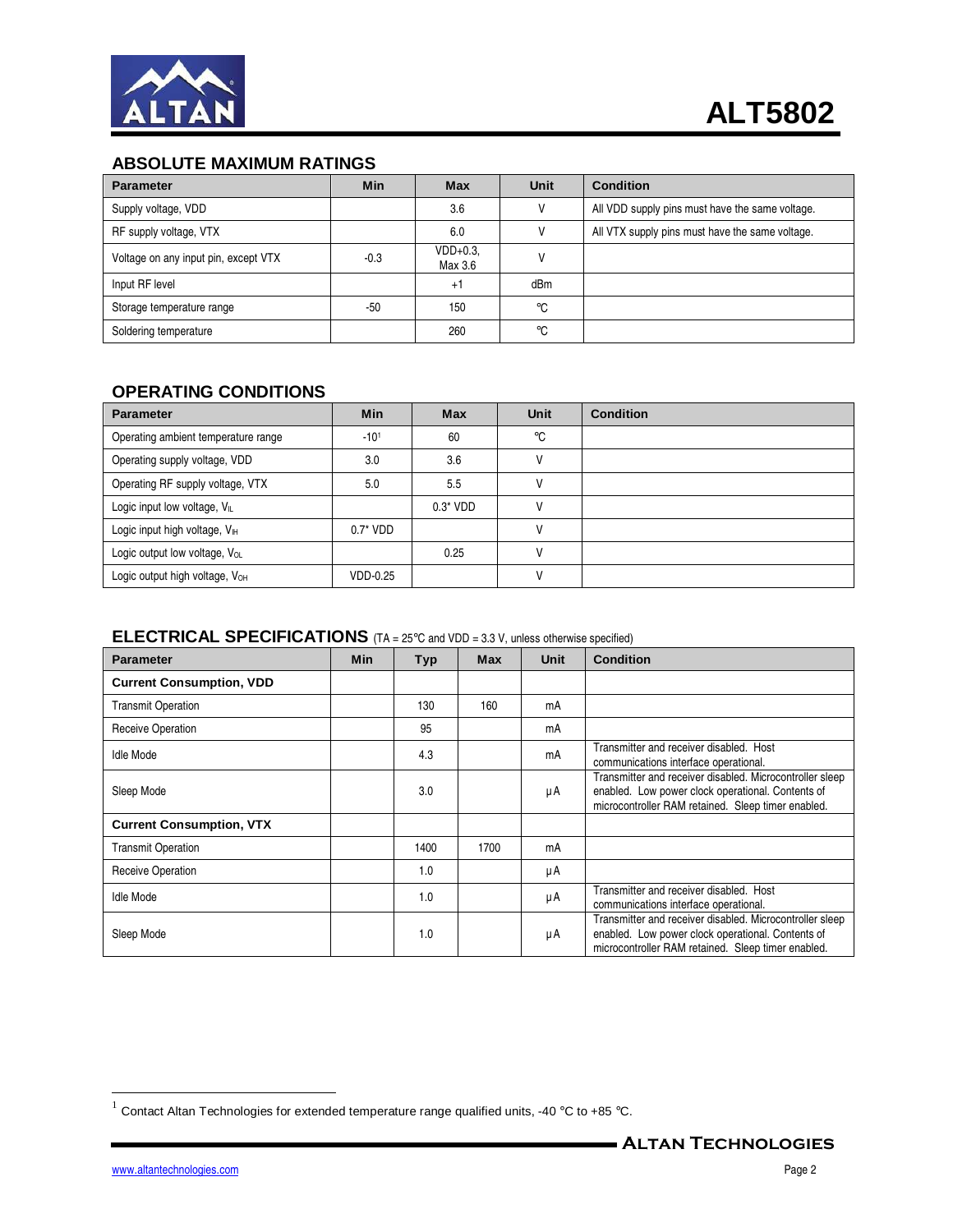

## **GENERAL CHARACTERISTICS** (TA = 25°C and VDD = 3.3 V, unless otherwise specified)

| <b>Parameter</b>      | Min  | <b>Typ</b>     | <b>Max</b> | Unit    | <b>Condition</b> |
|-----------------------|------|----------------|------------|---------|------------------|
| <b>Radio link</b>     |      |                |            |         |                  |
| RF Frequency Range    | 5725 |                | 5875       | MHz     |                  |
| Bit rate              |      | 250            |            | kbps    |                  |
| Chip rate             |      | 2.0            |            | MChip/s |                  |
| <b>Host interface</b> |      |                |            |         |                  |
| Serial data rate      | 1.2  |                | 115.2      | kbps    | UART interface.  |
|                       |      | $\overline{c}$ |            | Mbps    | SPI interface.   |
| Wake-up and timing    |      |                |            |         |                  |
| Radio enable          |      | 18             |            | ms      |                  |

#### **RF RECEIVE PARAMETERS** (TA = 25°C and VDD = 3.3 V, unless otherwise specified)

| <b>Parameter</b>                 | Min | <b>Typ</b> | <b>Max</b> | Unit | <b>Condition</b> |
|----------------------------------|-----|------------|------------|------|------------------|
| Receiver sensitivity             |     | $-90$      |            | dBm  | 1% PER.          |
| Saturation (maximum input level) |     | $-15$      |            | dBm  | 1% PER.          |

## **RF TRANSMIT PARAMETERS** (TA = 25°C and VDD = 3.3 V, unless otherwise specified)

| <b>Parameter</b>       | Min | <b>Typ</b> | <b>Max</b> | <b>Unit</b> | <b>Condition</b> |
|------------------------|-----|------------|------------|-------------|------------------|
| Maximum transmit power |     | +30        |            | dBm         |                  |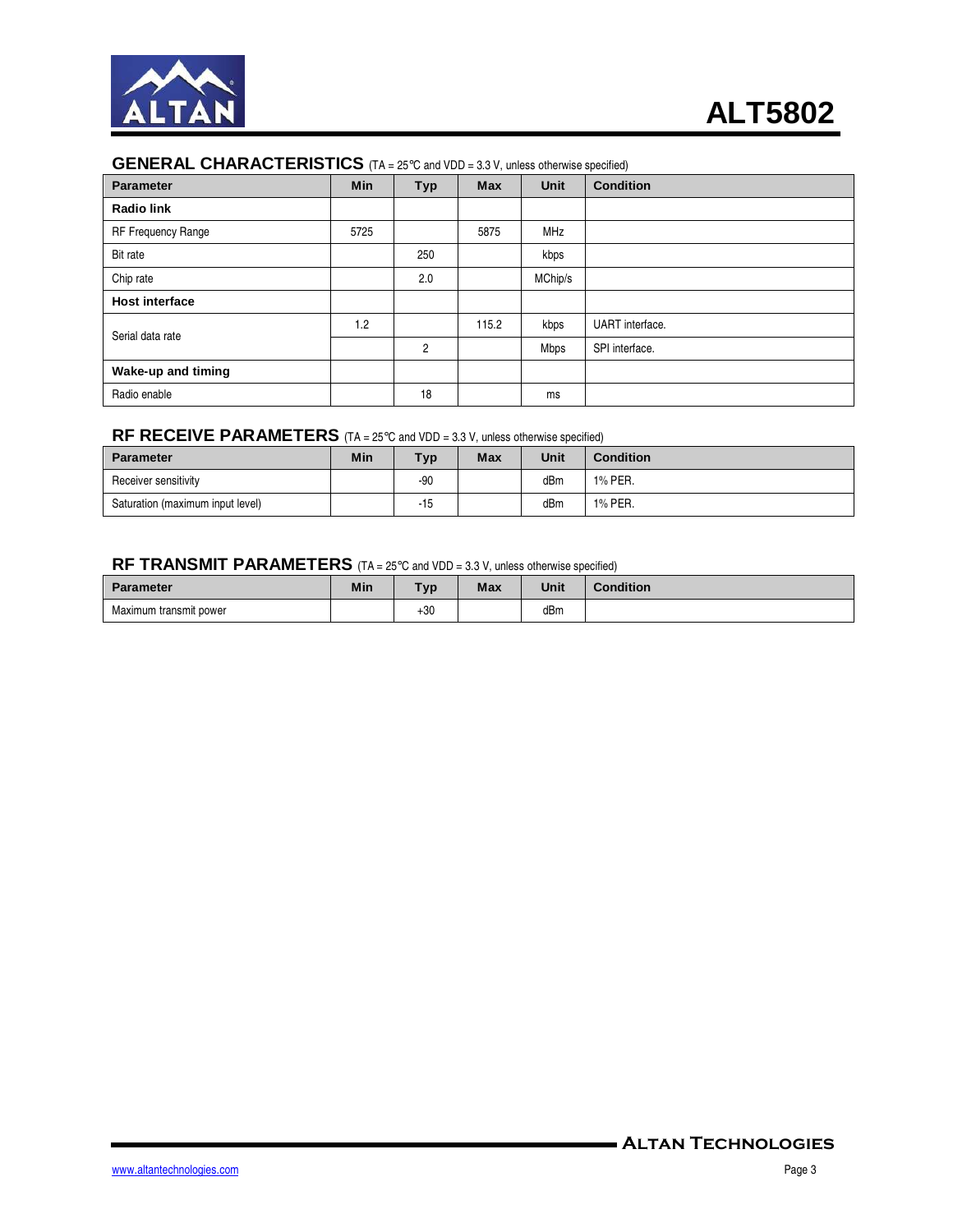

## **PIN ASSIGNMENTS**

| Pin            | <b>Name</b>       | <b>Type</b>       | <b>Primary Functions</b>                                                | <b>Alternative Functions<sup>2</sup></b>                                                                                          |
|----------------|-------------------|-------------------|-------------------------------------------------------------------------|-----------------------------------------------------------------------------------------------------------------------------------|
| 1              | <b>GND</b>        | Ground            | Power supply ground.                                                    |                                                                                                                                   |
| $\overline{2}$ | GND               | Ground            | Power supply ground.                                                    |                                                                                                                                   |
| 3              | GND               | Ground            | Power supply ground.                                                    |                                                                                                                                   |
| 4              | <b>NC</b>         | Reserved          | Reserved. Do not connect.                                               |                                                                                                                                   |
| 5              | <b>NC</b>         | Reserved          | Reserved. Do not connect.                                               |                                                                                                                                   |
| 6              | <b>NC</b>         | Reserved          | Reserved. Do not connect.                                               |                                                                                                                                   |
| $\overline{7}$ | NC                | Reserved          | Reserved. Do not connect.                                               |                                                                                                                                   |
| 8              | GPIO3             | Digital IO        | Digital input, output.                                                  | Digital input, output. SPI master out slave in. UART transmit.                                                                    |
| 9              | GPIO <sub>2</sub> | Digital IO        | Digital input, output.                                                  | Digital input, output. Timer output. SPI master in slave out. UART<br>receive.                                                    |
| 10             | SRDY              | Digital IO        | Slave ready. Mandatory for SPI, optional for UART.                      | Digital input, output. Timer output. SPI clock. UART request to<br>send.                                                          |
| 11             | <b>MRDY</b>       | Digital IO        | Master ready. Optional for SPI and UART.                                | Digital input, output. Timer input, output. SPI slave select. UART<br>clear to send.                                              |
| 12             | GPIO1             | Digital IO        | Digital input, high current output.                                     | Digital input, high current output. Timer input, output.                                                                          |
| 13             | GPIO0             | Digital IO        | Digital input, high current output.                                     | Digital input, high current output. Timer input, output.                                                                          |
| 14             | <b>GND</b>        | Ground            | Power supply ground.                                                    |                                                                                                                                   |
| 15             | <b>VDD</b>        | Power             | Power supply input.                                                     |                                                                                                                                   |
| 16             | VDD               | Power             | Power supply input.                                                     |                                                                                                                                   |
| 17             | <b>RESET</b>      | Digital Input     | Reset, active low.                                                      |                                                                                                                                   |
| 18             | GPIO4             | Digital IO        | Digital input, output.                                                  | Digital input, output. Analog input.                                                                                              |
| 19             | CFG1              | Digital Input     | Configuration input 1.                                                  | Digital input, output. Analog input.                                                                                              |
| 20             | SO/RX             | Digital IO        | SPI slave output. UART receive.                                         | Digital input, output. Analog input. Timer input, output. SPI master<br>in slave out, slave select. UART receive, clear to send.  |
| 21             | SI/TX             | Digital IO        | SPI slave input. UART transmit.                                         | Digital input, output. Analog input. Timer input, output. SPI master<br>out slave in, clock. UART transmit, request to send.      |
| 22             | SS/CT             | Digital IO        | SPI slave select. UART clear to send.                                   | Digital input, output. Analog input. Timer input, output. SPI master<br>out slave in, slave select. UART transmit, clear to send. |
| 23             | C/RT              | Digital IO        | SPI clock. UART request to send.                                        | Digital input, output. Analog input. SPI master in slave out, clock.<br>UART receive, request to send.                            |
| 24             | A <sub>0</sub>    | Analog Input      | Analog input.                                                           | Digital input, output. Analog input.                                                                                              |
| 25             | A1                | Analog Input      | Analog input.                                                           | Digital input, output. Analog input.                                                                                              |
| 26             | <b>GND</b>        | Ground            | Power supply ground.                                                    |                                                                                                                                   |
| 27             | <b>GND</b>        | Ground            | Power supply ground.                                                    |                                                                                                                                   |
| 28             | GND               | Ground            | Power supply ground.                                                    |                                                                                                                                   |
| 29             | <b>VTX</b>        | Transmit<br>Power | Transmit power supply input.                                            |                                                                                                                                   |
| 30             | <b>VTX</b>        | Transmit<br>Power | Transmit power supply input.                                            |                                                                                                                                   |
| 31             | RFGND1            | RF Ground         | RF ground connection. For surface mount option,<br>only.                |                                                                                                                                   |
| 32             | RFGND2            | RF Ground         | RF ground connection. For surface mount option,<br>only.                |                                                                                                                                   |
| 33             | <b>RFSIG</b>      | <b>RF</b> Signal  | RF input / output signal connection. For surface<br>mount option, only. |                                                                                                                                   |
| 34             | RFGND3            | RF Ground         | RF ground connection. For surface mount option,<br>only.                |                                                                                                                                   |

<sup>2</sup> Available with customization provided by Altan Technologies.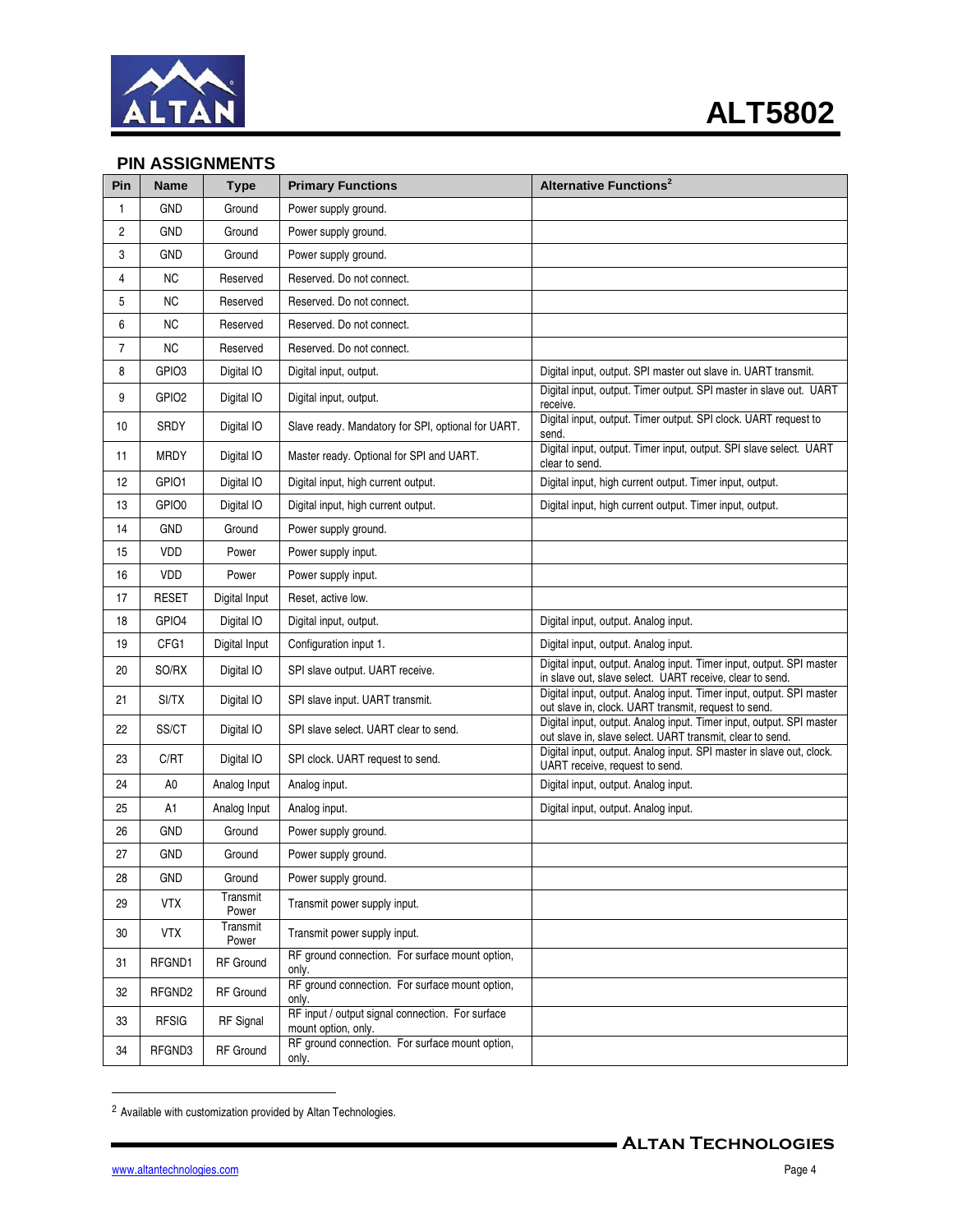

| 35 | RFGND4 | <b>RF</b> Ground | RF ground connection. For surface mount option,<br>only. |  |
|----|--------|------------------|----------------------------------------------------------|--|
| 36 | GND    | Ground           | Power supply ground.                                     |  |
| 37 | GND    | Ground           | Power supply ground.                                     |  |

#### **OVERVIEW**

The ALT5802 wireless transceiver module allows OEMs to add a long range 5.8 GHz ISM band wireless link to their product quickly and easily. Utilizing the license-free 5.8 GHz ISM band enhances wireless link reliability by avoiding crowding and unique sources of interference present in 915 MHz and 2.45 GHz ISM bands. Microwave oven emissions are an example of a problematic interference source present in the 2.45 GHz ISM band that can be avoided by using the ALT5802 module. In addition, by utilizing channels above the U-NII upper band limit of 5.825 GHz, interference from IEEE 802.11a and IEEE 802.11n Wi-Fi devices can be avoided, further improving link reliability.

The ALT5802 module emulates the functionality of the Texas Instruments CC2480 Z-AccelTM processor. See Texas Instruments CC2480 Interface Specification, SWRA175A, and CC2480 Developer's Guide, SWRA176, for interface and applications programming information.

The network protocol stack utilized in the ALT5802 is the Texas Instruments Z-Stack™, supporting point-to-point, point-to-multipoint and mesh network typologies. For further information, see the Texas Instruments Z-Stack Developer's Guide, F8W-2006-0022. The application programming interface utilized, SimpleAPI™, is documented in Texas Instruments Simple API for Z-Stack, F8W-2007-0021. Z-Stack™ supports optional network security.

An application processor communicates with the ALT5802 via SPI or UART serial interface using the SimpleAPITM interface, which allows the application processor to initialize and configure the ALT5802 radio, send and receive wireless messages, and obtain wireless network information. The ALT5802's application programming interface also provides the ability to configure several ALT5802 pins for digital input and output control, as well as analog signal measurement.

Optimized for low power applications, the ALT5802 features a low power sleep mode, with supply current reduced to less than 4 µ A. This permits the use of the ALT5802 module in battery powered applications. In addition, the module's compact form factor permits its use in applications where small size is important.

There are several order options available, including mounting method and antenna connection. The module can be mounted to the main printed circuit board via header strips or via a solder-pad surface mount configuration. There are several antenna connection options available. An SMA or RP-SMA connector can be provided for direct antenna or antenna cable connection. For surface mount module applications, the antenna connection can be routed through the main printed circuit board.

In situations where OEMs require additional features to meet their specific product needs, Altan Technologies provides full customization services for the ALT5802. For example, module firmware can be customized to include application-specific firmware, eliminating the need for a dedicated applications processor, reducing overall system cost. In addition, customization permits use of additional digital input and output signals, as well as analog input signals, available on the module through customization.

## **API EXTENSIONS**

The ALT5802 implements the Texas Instruments Simple API for Z-Stack and Texas Instruments CC2480 Interface Specification, with the following extension.

#### **SYS\_GPIO**

The SYS\_GPIO command has been modified as follows to include access to GPIO4. See section 6.1.11 of Texas Instruments CC2480 Interface Specification, SWRA175A, for detailed information about SYS\_GPIO.

**SREQ:** 

| Length $=$ 3 | $Cmd0 = 0x21$ | $= 0x0E$<br>Cmd1 | Operation | Value1 | Value0 |
|--------------|---------------|------------------|-----------|--------|--------|

**Value1**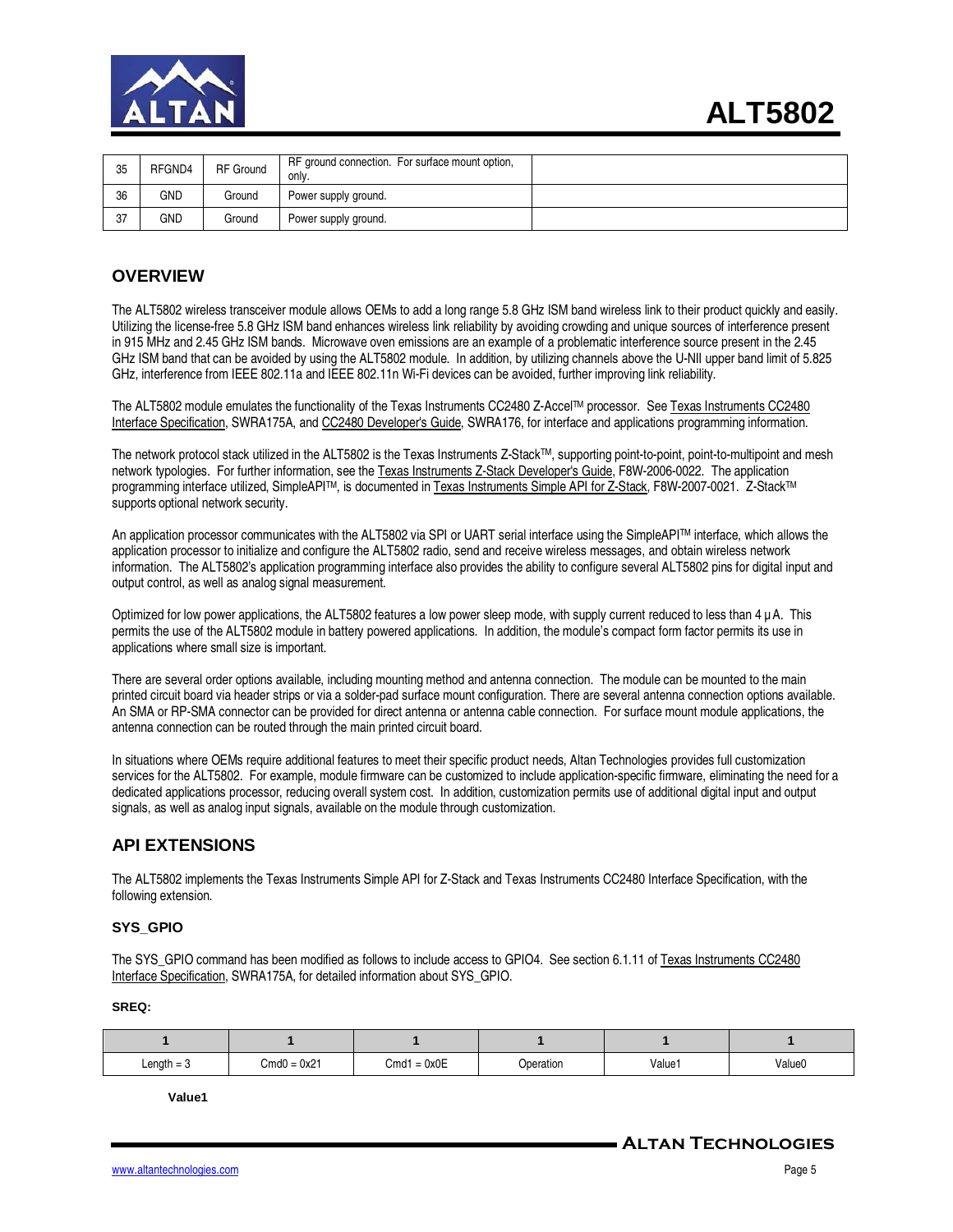

| <b>GPIO</b> | <b>Bit position</b> |
|-------------|---------------------|
|             |                     |
|             |                     |
|             |                     |
|             |                     |

**Value0** 

| <b>GPIO</b> | <b>Bit position</b> |
|-------------|---------------------|
|             |                     |

#### **SRSP:**

| Length $= 2$ | $Cmd0 = 0x61$ | $Cmd1 = 0x0E$ | Value1 | Value0 |
|--------------|---------------|---------------|--------|--------|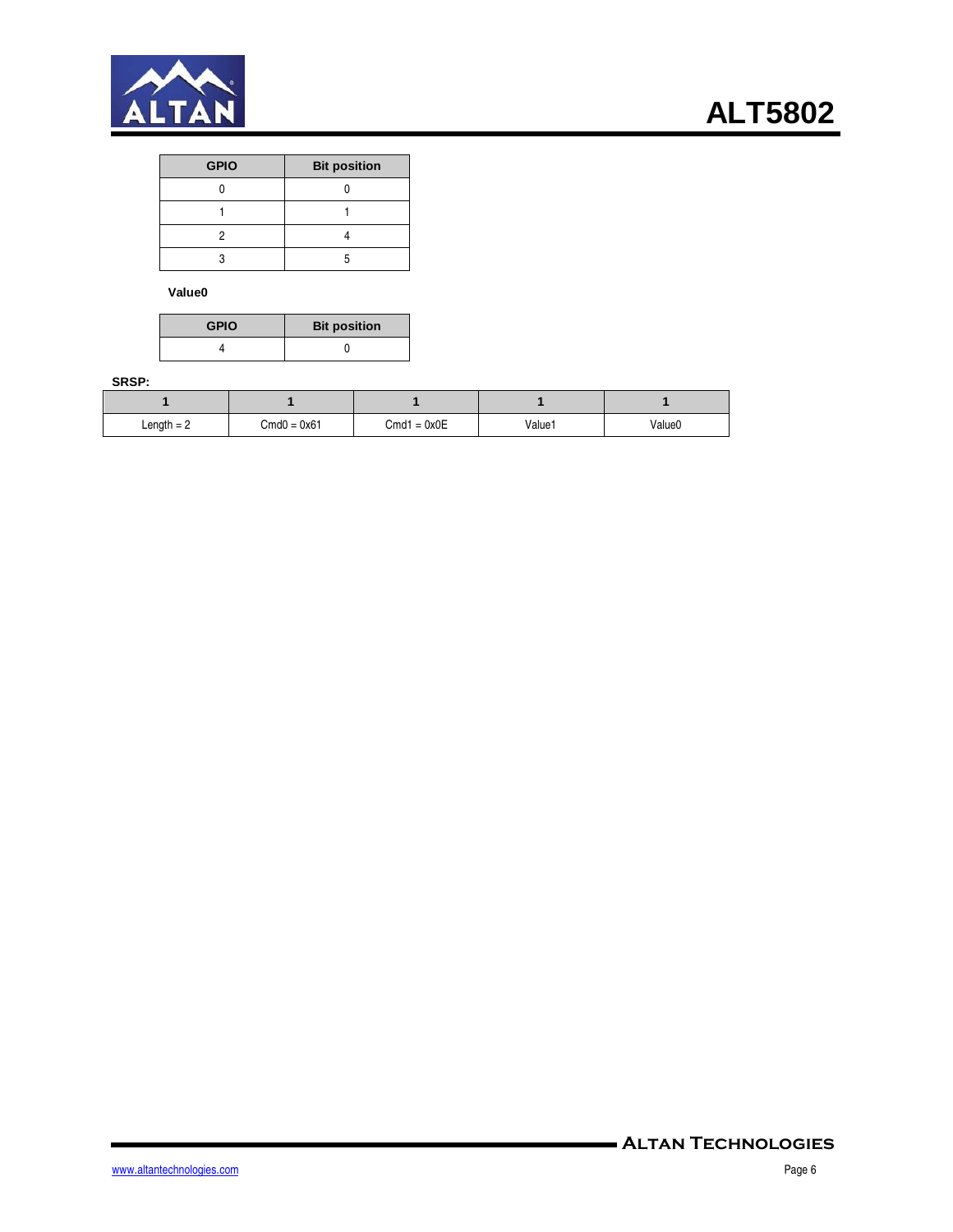



## **APPLICATION**



#### **FIGURE 1: RS232 INTERFACE**

#### **FIGURE 2: SPI INTERFACE**

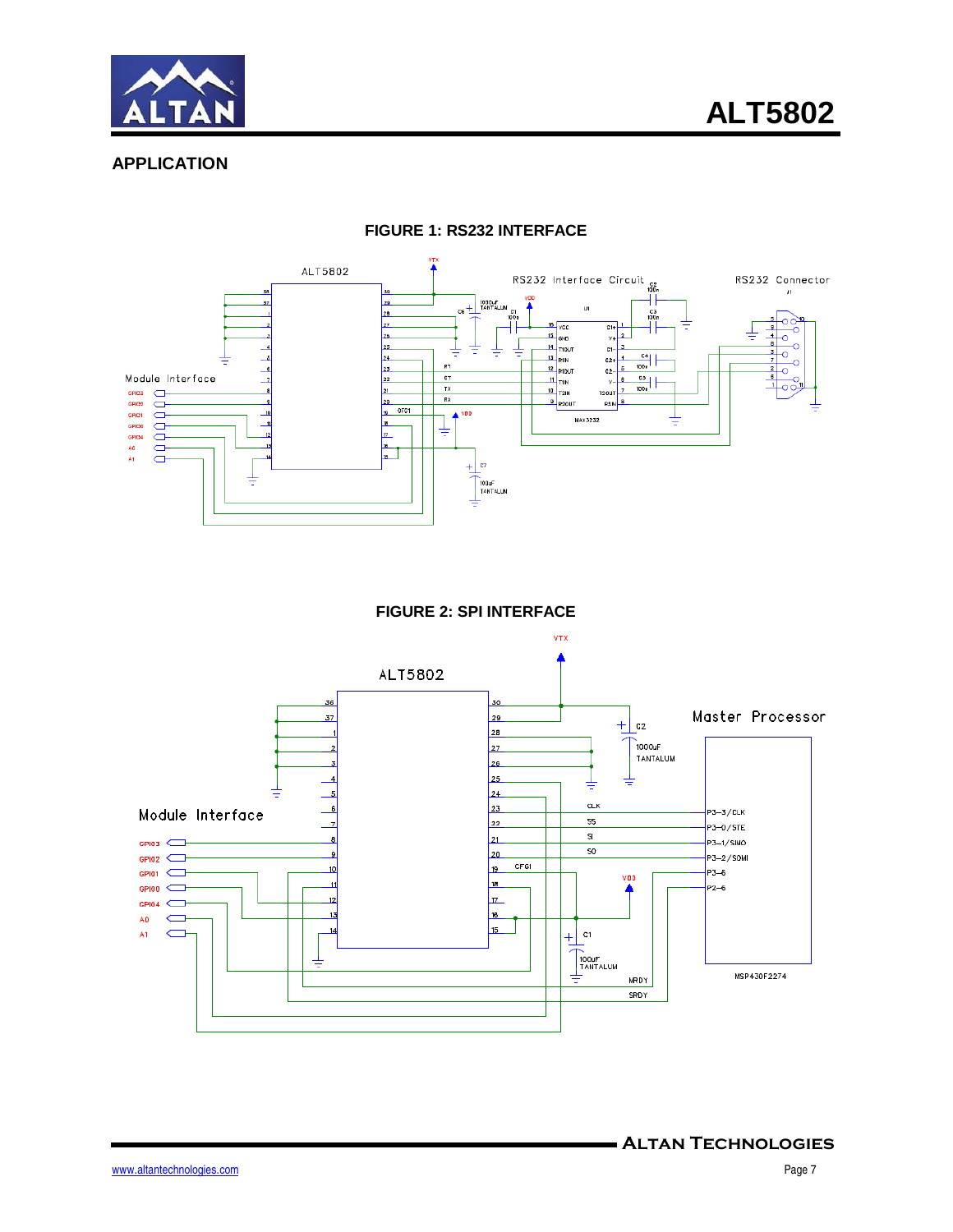

## **MECHANICAL INFORMATION**



**FIGURE 3: PIN LOCATIONS – HEADER MOUNT<sup>3</sup>**

 $3$  Models ALT5802-\*\*1-\*.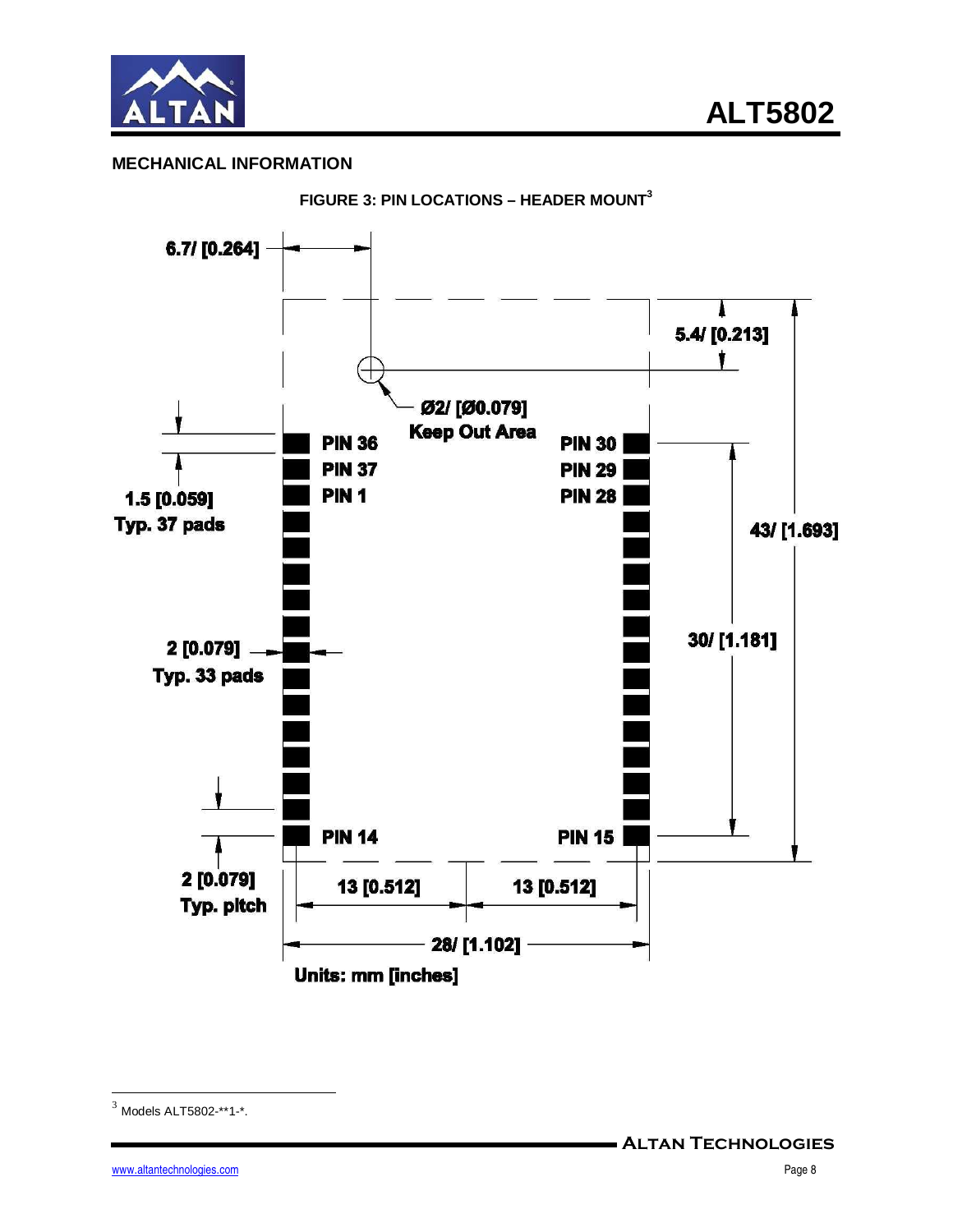





**FIGURE 4: PAD LOCATIONS – SURFACE MOUNT<sup>4</sup>**

Units: mm [inches]

<sup>4</sup> Models ALT5802-\*\*2-\*.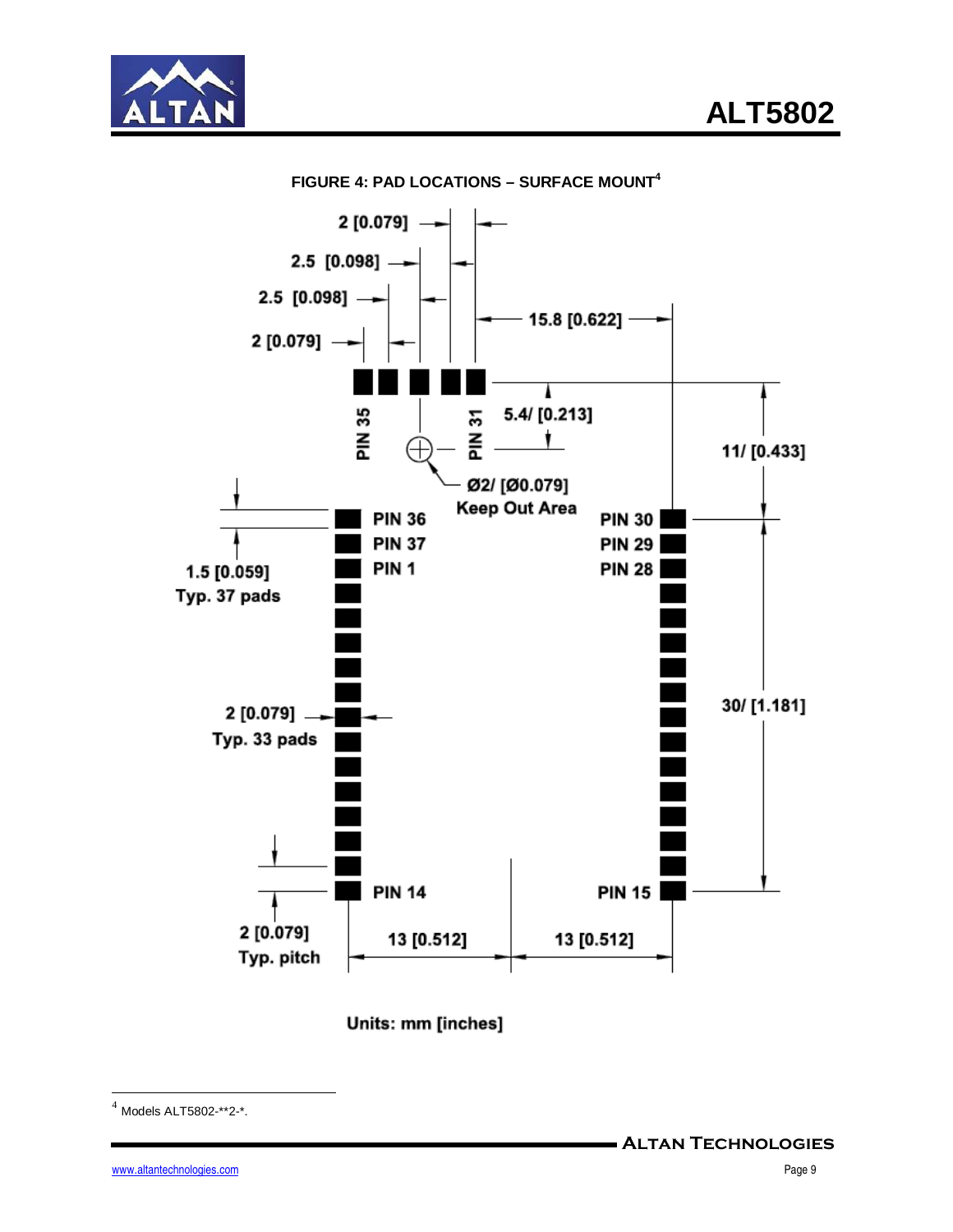



**FIGURE 5: DIMENSIONS - HEADER MOUNT<sup>5</sup>**

 $<sup>5</sup>$  Models ALT5802-\*\*1-\*.</sup>